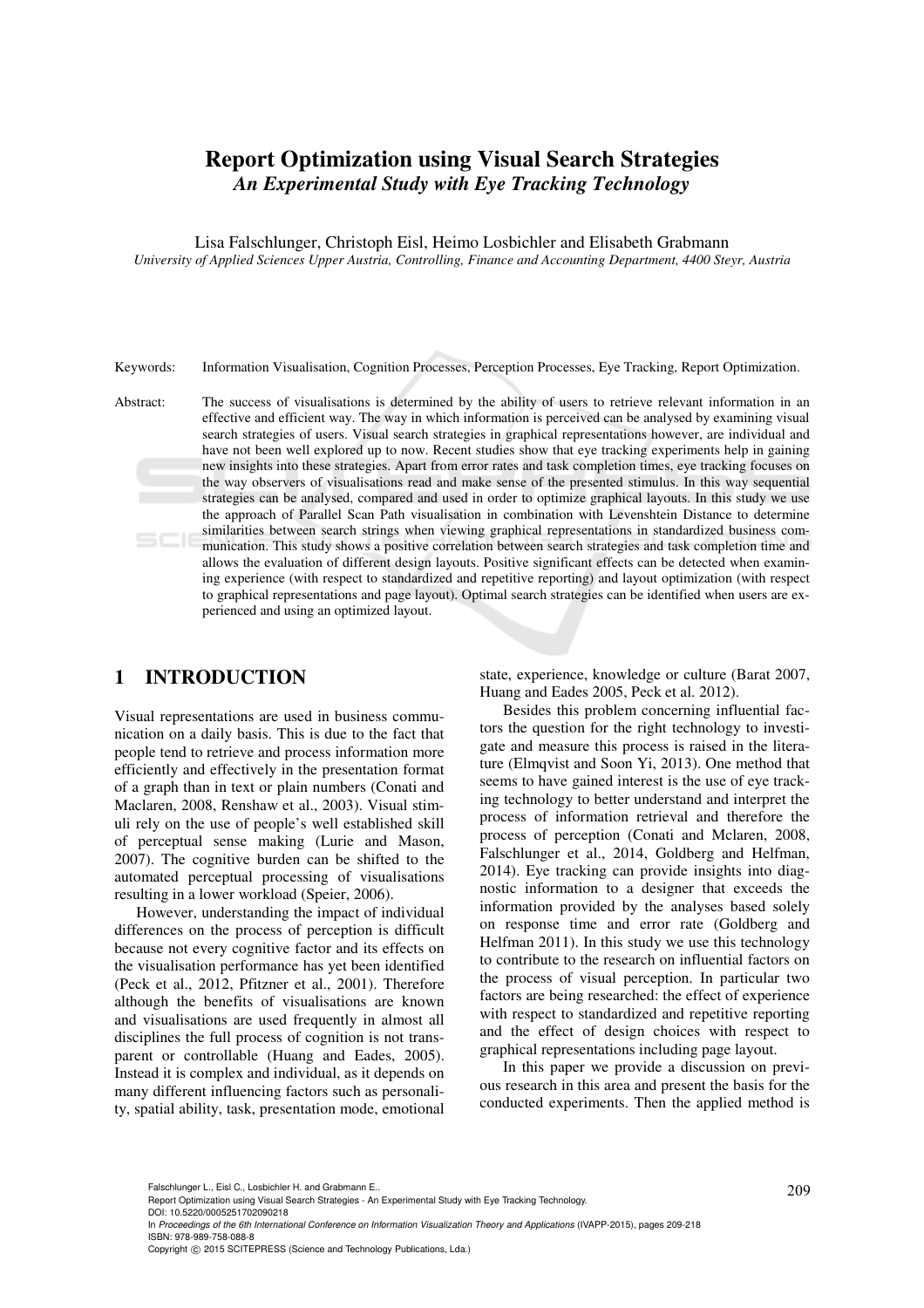explained in detail before describing the deduced hypotheses. The results will be shown and discussed in the final parts of the paper.

### **2 THEORETICAL BACKGROUND**

### **2.1 Information Visualisation in Business Communication**

In business communication graphs and tables are the most common visualisations used (Beattie et al., 2008). Whether to use a table or a graph has been discussed since the 70s in the literature (Vessey, 1991), however functions and understanding of the structure of the brain in combination with visualisations has only been the focus of discussion in the last few years in the field of information visualisation. The purpose is to find visual abstractions that help the human brain to process and understand information in a more effective and efficient way (Keller et al., 2006).  $\blacksquare \blacksquare \blacksquare \blacksquare$  AND TECHI

As mentioned before, there are a lot of different influences on the process of perception, however, in this paper only two of these influences are discussed and investigated. The effect of experience was chosen because this is one of the least investigated areas in this field (Peck et al., 2012) and layout optimization incorporates previous knowledge and enhances the understanding of the factor experience even further.

#### **2.1.1 Effect of Experience on the Cognitive Process**

Experience is associated with the formation of effective reasoning strategies for given problem types. Strategies learned in combination with visual representations can be used every time the same stimulus is presented. Studies on Cognitive Load supporting this thinking investigate the difference between working memory and long-term memory. On the one hand, working memory represents the temporary storage area with very limited capacity and duration and on the other hand, long-term memory represents permanent storage with unlimited capacity (Mostyn, 2012, Sohn an Doane, 2003). Studies indicate that a standardized and repetitive reporting shift the process of perception to long-term memory and therefore enhance the process of perception (Anderson et al., 2011,Peck et al., 2012).

Learned experience is said to influence the be haviour when similar situations arise, however, there is little research on the impact of experience on the interaction with visual representations (Peck et al. 2012).

### **2.1.2 Effect of Design and Layout of Graphical Representations on the Cognitive Processes**

Another way to lower Cognitive Load is to enhance the capacity of short term memory by enhancing effectiveness and efficiency of the chosen display format (Anderson et al., 2011, Peck et al., 2012). A visual stimulus that does not take human cognitive architecture into account is likely to be random in its effectiveness. Research in previous studies indicate that the way visual representations are designed and formated influences the perception of users (Anderson et al., 2011, Falschlunger et al., 2014, Hill and Milner, 2003, Huang and Eades, 2005). Working memory in the context of information load, for example, states that it is better for the decision making process to display relevant information in close proximity because of limited resources in short-term memory (Parsons and Tinkelman, 2013). Theory also suggests that labels and figures should be placed in juxtaposition to their data series to emphasize their relationship and reduce cognitive load (Falschlunger et al., 2014).

The layout of a visualisation therefore predetermines visual search strategies and by optimizing these layouts capacity limits can be enhanced. A short summary of rules identified in previous research is listed below (Falschlunger et al., 2014, Renshaw et al., 2003, Ware, 2013):

- Do not use broken or non-zero axis
- Do not use three-dimensional effects for two dimensional displays
- Do not use gridlines when values are stated next to or above the data marker
- Use gridlines when no values are stated next to or above the data marker
- Place data label in close proximity to the data marker they represent
- Do not use too many data in one chart
- Use colors that are distinguishable

## **2.2 Use of Eye Tracking for Evaluation of Information Visualisation**

According to Raschke et al. (2012) eye tracking is a state of the art technique to investigate the usability of graphical interfaces while taking into account cognitive abilities of the human brain. Eye tracking is supposed to provide new insights into the differ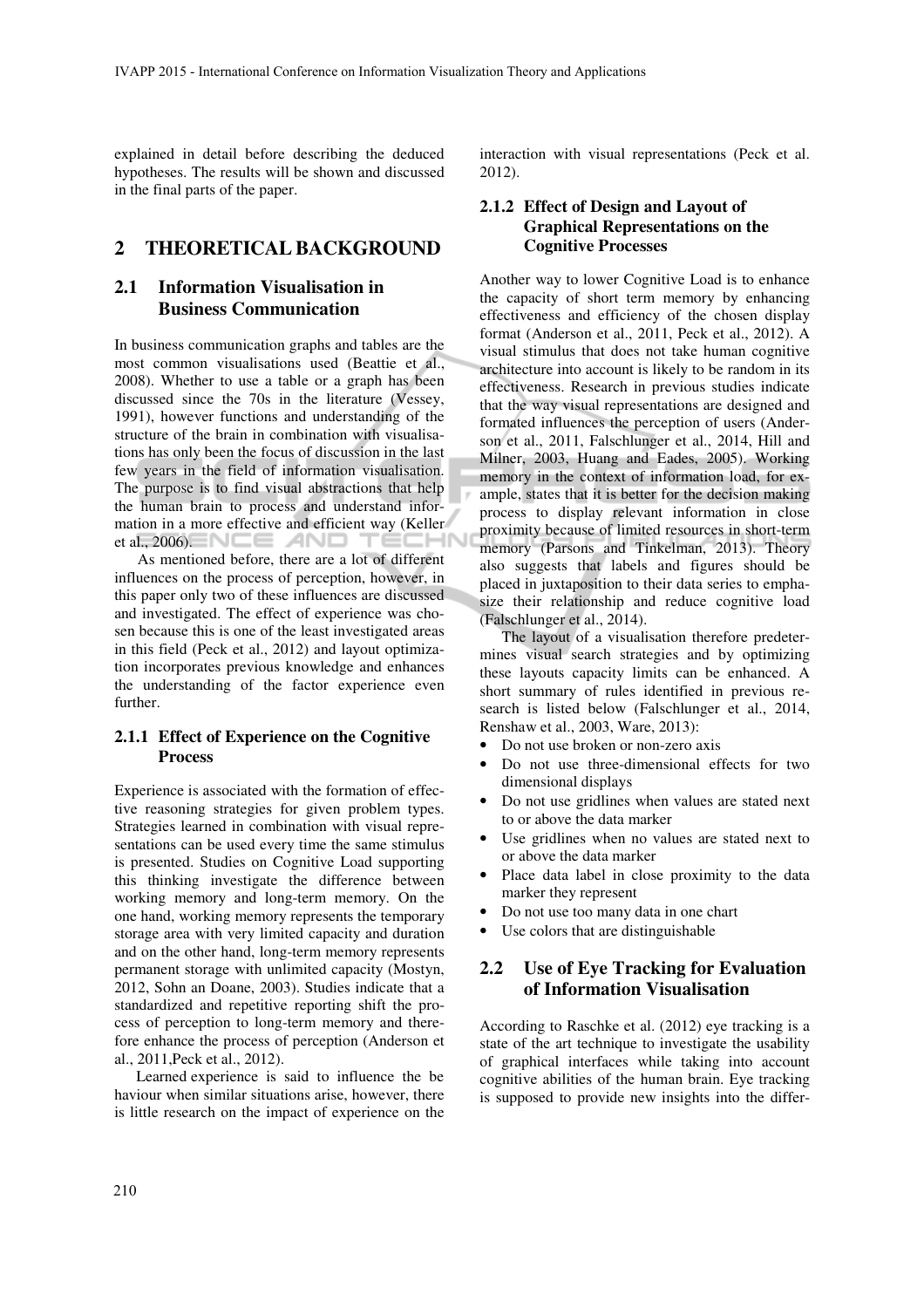ences of sequential strategies between various design alternatives and therefore helps to improve the effectiveness and the efficiency of graphical representation for specific user groups (Goldberg and Helfman, 2011). This methodological approach measures the common metrics used (task completion time and error rates), how the attention of an observer changes during the period under review and it helps to compare different search strategies of different user groups (Raschke et al., 2014).

When analyzing eye tracking data, fixations, saccades, and scan paths are of particular interest. Fixations are short stops where the eye can process information, whereas longer fixations are associated with greater visual and/or cognitive complexity (Goldberg and Helfman, 2014, Renshaw et al. 2003). Saccades are quick movements from one fixation to another, which can be used to derive a participant's attention pattern (Toker et al. 2013) and scan paths represent a string of related fixations and saccades. For analysis, an unduly long scan path is believed to indicate a non-meaningful representation or a poor layout (Renshaw et al., 2003).

In eye tracking studies that test the usability of a visual representation, a large amount of data is collected which observes complete specific tasks. While data collection is relatively simple nowadays due to technical progress, analysis is difficult because of the high variety of scan paths between users (Tang et al. 2012). Individual scan paths are often seen as random and noisy, however, methods are available to compare as well as aggregate them in order to form groups and uncover cognitive strategies (Goldberg and Helfman 2010).

In this study we use a string comparison method for analysis: the Parallel Scan Path visualisation technique developed by Raschke et al. (2012). The model is based on the analysis of areas of interest (AOIs) and the sequence in which these AOIs are fixated as well as re-fixated. Parallel Scan Path visualisation helps in comparing different strategies by visualising scan paths (Raschke, 2014). The vertical axis represents time and the horizontal axis the number of AOIs identified (see figure 1). Through visualizing sequential strings similar patterns can be identified much easier and grouped together.

Therefore the following metrics are used: total number of fixations over a given length of time, the gaze duration as well as the number of fixations in a defined AOI. For AOI definition spatial clustering is used by choosing AOIs where the focus of attention lies (Goldberg and Helfman, 2010). Identification of these areas is made through the help of heat maps generated by NYAN 2.0 Software. According to



Figure 1: Gaze Duration Sequence Diagram (based on Raschke et al., 2012).

Blignaut (2010) heat maps are semi-transparent, multi-colored layers that cover areas of higher attention with warmer colors and areas of less attention with cooler colors.

Using sequential orders (by writing down the exact way the identified areas are fixated), a string can<br>be generated. An example would be: be generated. An example would be: 1111111111133111113333331. As requested in the paper of Raschke et al. (2014a), in order to focus on the sequential order of areas fixated it is necessary to generate a compressed string. Compression is achieved by replacing series of the same number by only one number in the string. The result of the compression of the above stated example therefore is: 13131. This compressed string is used to distinguish search strategies between groups. A string comparison method (Levenshtein distance) of these compressed strings is used (Goldberg and Helfman 2010). The Levenshtein distance (LD) calculates the minimum number of operations needed to insert, delete, or substitute characters or numbers in one string to be transformed into another one (Levenshtein, 1966, Tang et al. 2012). Strings with low LD are grouped together.

### **3 METHOD**

#### **3.1 Design**

Participants answer a question by looking at two different design layouts presented on a computer screen. Figures within the presented stimuli are slightly changed so no memory effect applies. Randomization of the two displays is used. After reading, participants are supposed to answer the question and then the test leader moves on to the next slide by clicking. No time constraints are imposed.

#### **3.2 Participants**

Two experimental groups are formed: the first group consists of staff from different hierarchy levels of a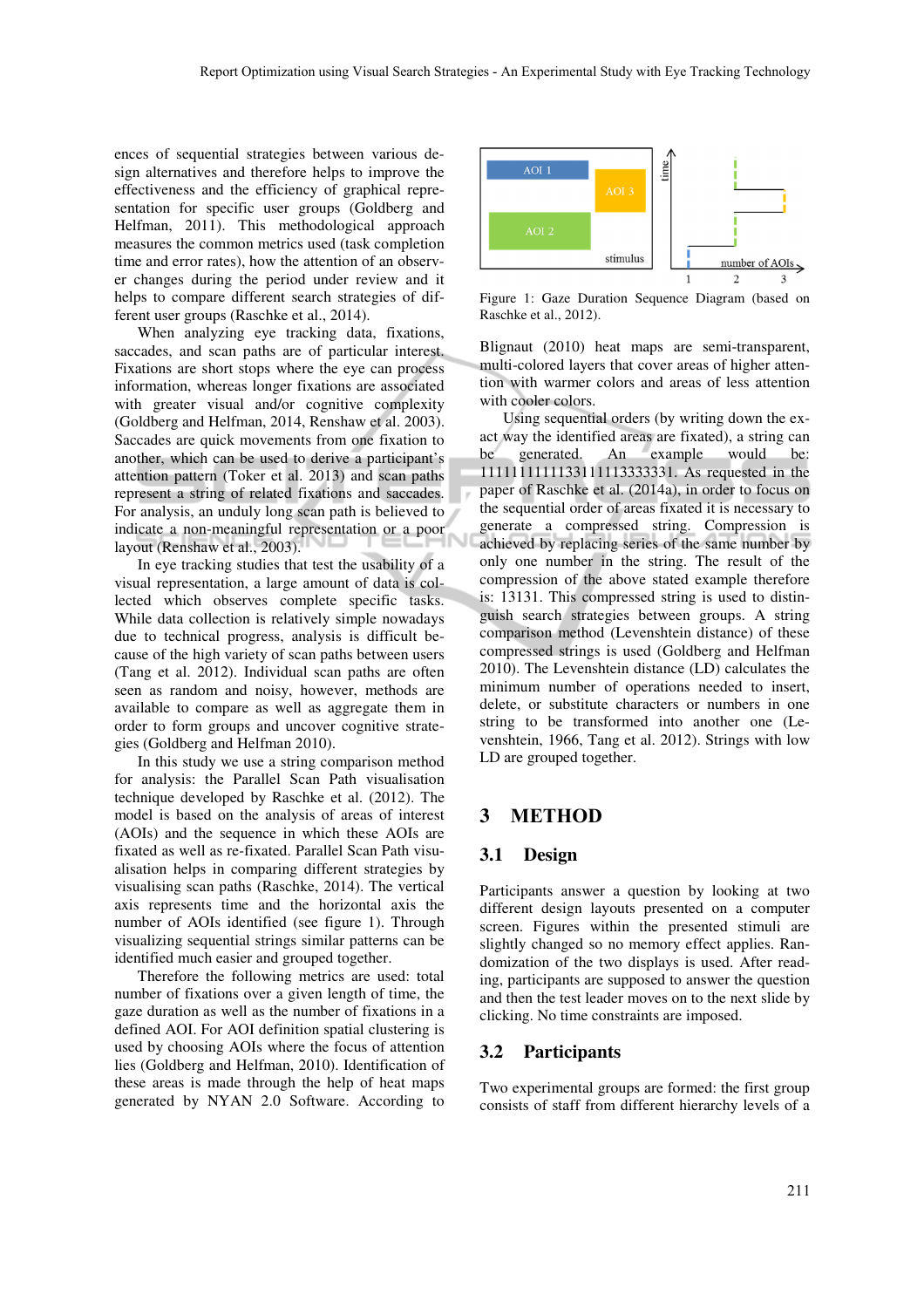company who are familiar with the report (referred to as "group familiar" or "experienced report users") and the layout of the tested page and the second group consists of part time students who have never seen the report or the layout of the tested page before (referred to as "group unfamiliar" or "novice report users") but have experience in report as well as graph reading.

19 evaluable scan paths for the group "familiar" and 18 evaluable scan paths for the group "unfamiliar" are analysed in this study. Scan paths with low quality of fixations have been detected and sorted out (Holmqvist et al., 2012). All participants had normal or corrected-to-normal vision.

#### **3.3 Apparatus**

The study is conducted in a pervasive lab and the height and the distance to the eye tracker is the same for each participant. A headrest is used to ensure minimum head movement. The eye tracking hardware by Interactive Minds is a binocular eye tracking system with a sampling rate of 120 Hz. A nine point calibration and NYAN 2.0 software are used.

### **3.4 Stimuli and Procedure**

Stimuli are presented with a white background. The question is placed on the top of the screen marked by a grey box. The first stimulus used as example in this paper is one page out of a monthly reporting of a listed company in Austria. The page represents a layout used in 74% of the report and therefore can be identified as the most important layout for optimization. An anonymized example of this page can be seen in figure 2 (note: only the relevant part of the page is displayed for better readability).

The question is formulated in agreement with the company and targeted at the most important information of the page which is: *Are we below or above the budget in the current month?* 

According to the literature it can be expected that the continuous use of this layout enhances the perception process of the experienced group. This leads to the first deductible hypotheses:

- H1: Experienced report users are faster than novice report users when viewing a familiar layout with a familiar content.
- H2: Experienced report users have a shorter sequence string when viewing a familiar layout with a familiar content than novice report users.
- H3: There is a positive correlation between time and sequence strings.
- H4: Levenshtein Distance within the group of experienced reports users is lower when viewing a familiar layout with a familiar content than within the group of novice report users.

As we are trying to optimize the page layout an example using the same amount of information but considering the results of research in information visualisation especially for graphical displays is created and shown in figure 3 (note: only the relevant part of the page is displayed for better readability).

The same question is asked in order to compare results: *Are we below or above the budget in the current month?* 

Again when considering previous literature, it can be expected that users who are familiar with the content show better performance than novice users. Additionally, the page layout optimization should lead to better results than the page layout presented before.



Figure 2: First stimulus of the experiment.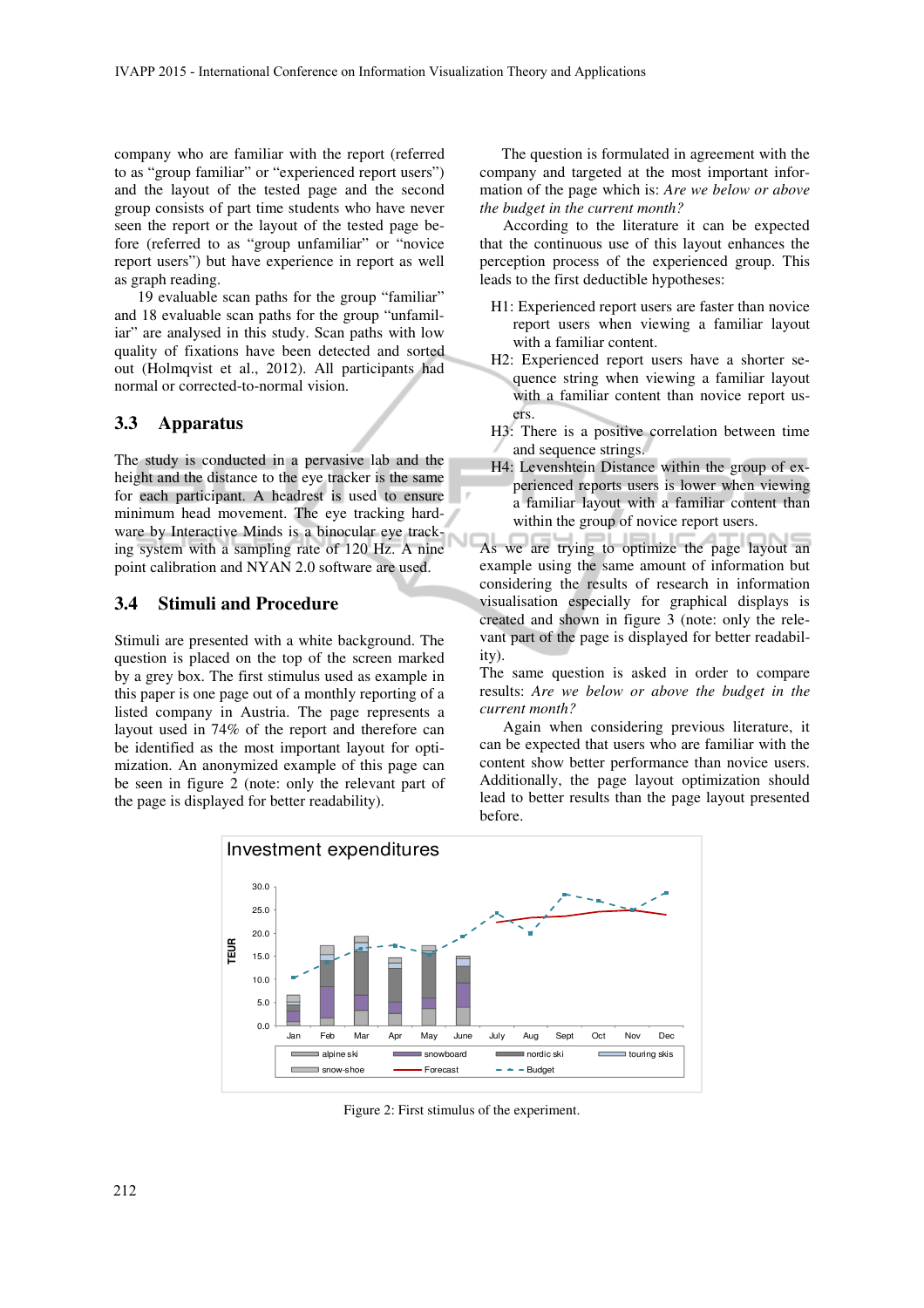

Figure 3: Second stimulus of the experiment.

This leads to the following testable hypotheses:

- H5: Experienced report users are faster when viewing a new layout with familiar content than novice report users
- H6: Experienced report users have a shorter sequence string when viewing a new layout with familiar content than novice report users.
- H7: There is a positive correlation between time and sequence strings.
- H8: Levenshtein Distance within the group of experienced report users is lower when viewing a new layout with familiar content than within the group of novice report users.
- H9: The influential factor page layout has a higher impact on visual search strategies than the factor experience.
- H10: Novice report users are affected more when the page layout is changed.

### **4 RESULTS AND DISCUSSION**

#### **4.1 Stimulus 1**

The error rate for stimulus 1 for participants that are familiar with the report is 0% and for participants that are unfamiliar with the report it is 3.7%. No significance (p=0.346) can be detected between groups using a non-parametric test (Mann-Whitney-U test).

Analysis for efficiency starts by comparing response times for each group. Average response time in group "familiar" is 11.2 seconds compared to 15.8 seconds in group "unfamiliar". No significant difference can be detected using students t-test (p=0.377).

The next step is to compare the overall number of fixations needed. Again no difference between groups can be detected (group 1: 45.8 and group 2: 68.1 with a p-value of 0.422). Hypothesis 1 that experienced report users are faster than novice userscannot be confirmed.

However, efficiency can be analysed in more detail when evaluating visual search strategies. In order to be able to analyse the visual search strategies of participants three steps have to be followed. Step one is to summarize all fixations of all participants of each group (participants who are familiar with the report and participants who see the report for the first time) by the use of heat maps. Step two is to use these heat maps as a basis for the definition of AOIs and step three is the generation of the Gaze Duration Sequence Diagram.

The generated heat maps for stimulus 1 and the corresponding AOI definition is shown in figure 4. The grey box in example (a) ensures anonymity of the company. Six areas of interest are defined.

For the group "familiar" 80.3% of the gaze duration lies within the defined AOIs and for the group "unfamiliar" 85.5%. This justifies the identification of task relevant areas and annotations and therefore supports the selection of these areas as AOIs.

The area gaining the most gaze duration of the participants that are familiar with the reports is AOI 1 (60.2%), which shows the task. The second most interesting area is AOI 2 including the part of the chart where the answer can be extracted (18.0%), and the third most observed area is AOI 4 including the data labels (9.9%). Results for participants that see the report for the first time are the following: AOI 1 59.9%, AOI 2 18.6% and AOI 4 10.8%. The numbers look similar but there is an indication that those who are not familiar with the use of the defined color-use (red for forecast and blue for budget) spend more time reading the data labels than those who are familiar with the report.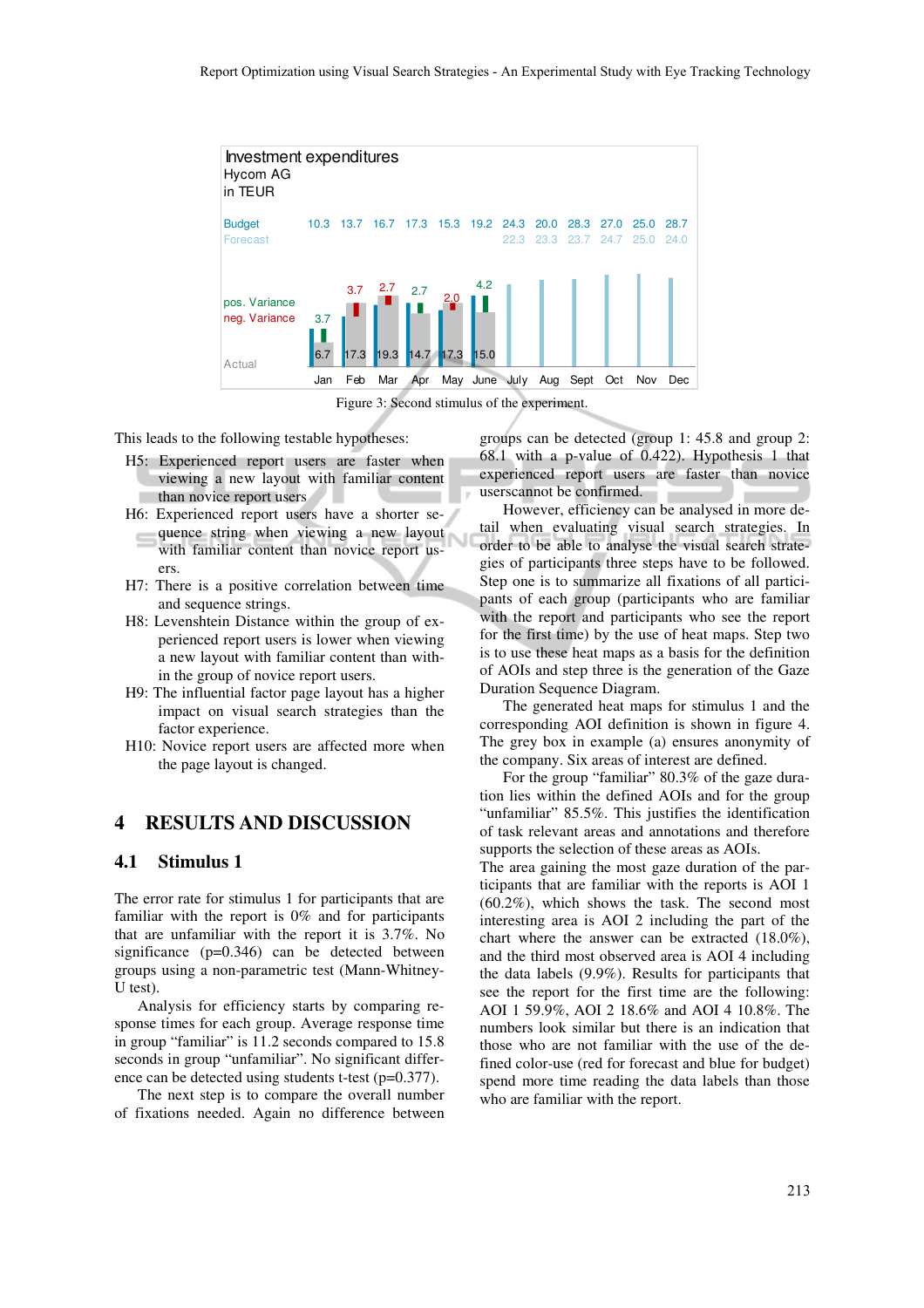

Figure 4: In a) the heat map of all participants that are familiar with the report is shown in b) the heat map for those that see the report for the first time, in c) the annotated areas of interest on the stimulus are presented, and in d and e) Parallel Scan Path visualisations showing the average scan path of the identified group that has similar strings according to Levenshtein Distance as well as the longest and the shortest compressed string identified for both groups.

Differences within groups and between groups are significant using chi square analyses between the defined AOIs  $(x^2)$  for participant and AOI is 0.000 and  $x^2$  for groups and AOI is 0.007). These results indicate that scanning strategies are different between participants but the difference between the two groups is higher.

The Parallel Scan Path visualisation show that the group that is unfamiliar with the report needs more time and re-visited AOIs more often than the group that was familiar with the report. Especially with regard to the AOIs 3 to 5 it is shown that those

were revisited more often. The number of changes between AOIs for group 1 is 9.9 and for group 2 15.7. The difference between groups is significant. Hypothesis 2 that experienced report users have a shorter sequence string can be confirmed. Additionally, a significant and relatively strong positive correlation between task completion time and number of string variables can be identified (Pearson correlation  $0.687$  and  $p=0.00$ ) and therefore also hypothesis 3 can be confirmed.

For further analysis of the compressed strings LD is used. The larger the LD the more differences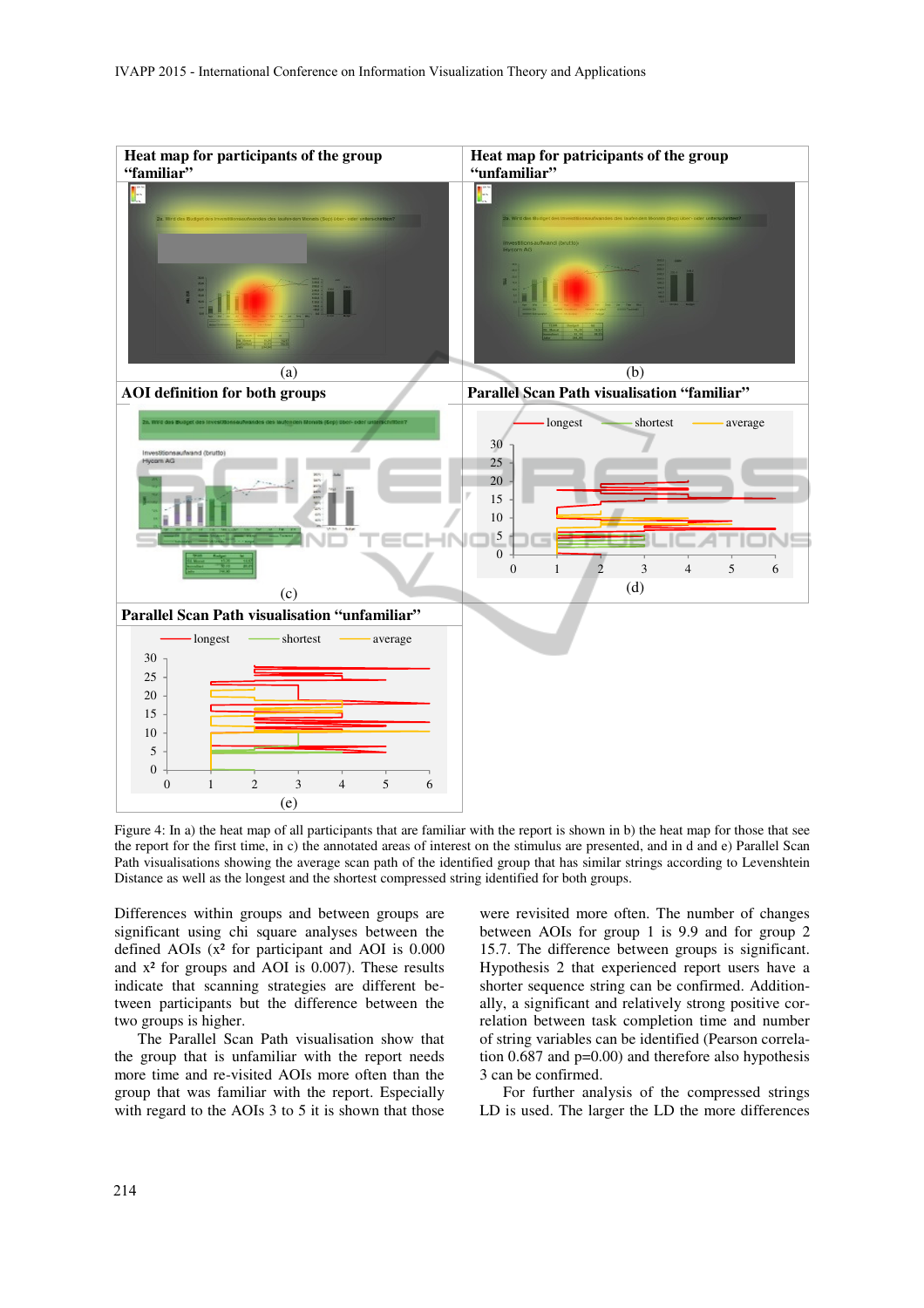can be detected between two scan paths. LD is higher for group two (12.9) than for group 1 (average 9.4) and a significant difference can be detected between groups (p=0.00). This result indicates that more similarities between strings can be detected within the group "familiar" and hypothesis 4 that LD is lower for experienced users than for novice report users can be confirmed.

### **4.2 Stimulus 2**

The error rate for stimulus 2 is the same for both experimental groups  $0\%$ . No significance (p=1.000) can be detected using a non-parametric test (Mann-Whitney-U test). When analysing efficiency, the average response time in group "familiar" is 7.6 seconds compared to 11.7 in group "unfamiliar".

A low significant difference can be detected using students t-test  $(p=0.073)$ . The overall number of fixations needed shows a significant difference between groups (group 1: 30.1 and group 2: 46.9,  $p=$ 0.011). These results indicate that the experimental group "familiar" is faster and needs fewer fixations until responding to the stated question. Hypothesis 5 that experienced report users are faster than novice report users when viewing a new layout with familiar content can be confirmed.

The same scan path analysis for efficiency as conducted for stimulus 1 is done for stimulus 2. The generated heat maps and the corresponding AOI



Figure 5: In a) the heat map of all participants that are familiar with the report is shown in b) the heat map for those that see the report for the first time, in c) the annotated areas of interest on the stimulus are presented, and in d and e) Parallel Scan Path visualisations showing the average scan path of the identified group that has similar strings according to Levenshtein Distance as well as the longest and the shortest compressed string identified for both groups.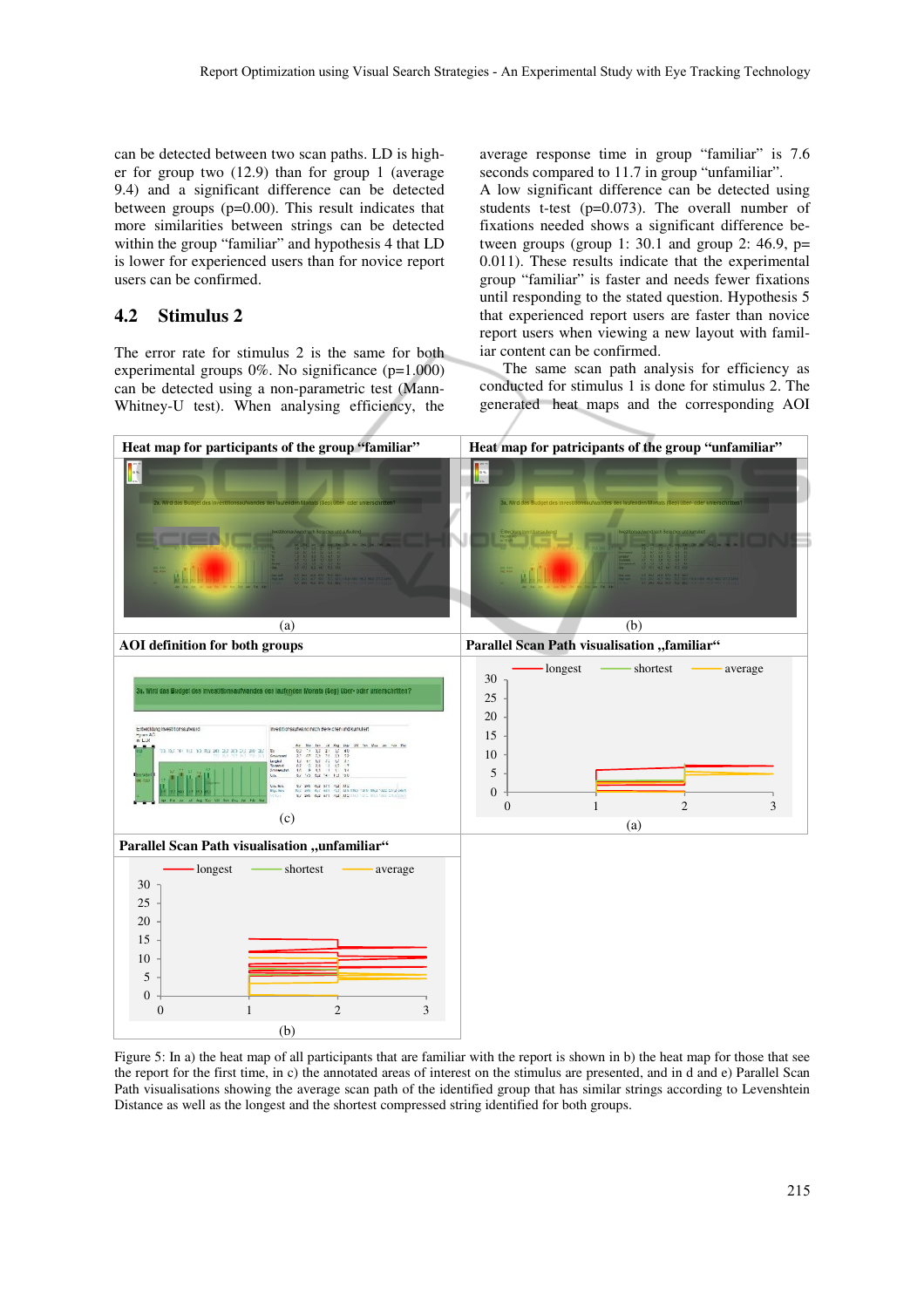definition is depicted in figure 5. Again the grey box in example (a) is to ensure anonymity and cover the company's name. For the group "familiar" 85.6% of the gaze duration lies within the defined AOIs and for the group "unfamiliar" 83.0%. This again justifies the selected AOIs as task relevant areas. The area gaining the most gaze duration for group 1 is AOI 1 (53.5%), which includes the task. The second most interesting area is AOI 2 including the part of the chart where the answer can be extracted (42.6%), and third most observed area is AOI 3 including the data labels (3.9%). Results for participants that see the report for the first time are as follows: AOI 1 61.9%, AOI 2 31.0% and AOI 3 7.6%.

Differences within the group "familiar" are not significant (p=0.113) indicating that the observed AOIs are similar between participants. Differences within the group "unfamiliar" are significant  $(x^2)$  is 0.001) indicating that more individual scan path strategies need to be applied by users that are not familiar with the content. Differences between the two groups under investigation are significant (and x² for groups and AOI is 0.007).

The Parallel Scan Path visualisation (displayed in figure 7) indicates that the group that is unfamiliar with the report needs more time and re-visits AOIs more often than the group that is familiar with the report, even though a new layout is used. The number of changes between AOIs for group 1 is 5.0 and for group 2 8.7. The difference between groups is significant (p=0.006) and therefore hypothesis 6 stating that experienced report users have a shorter sequence string than novice report users when viewing a new layout with familiar content can be confirmed. Again a significant and relatively strong positive correlation between task completion time and number of string variables can be identified (Pearson correlation 0.701and p=0.00) confirming hypothesis 7.

LD is higher for group "unfamiliar" (average 5.5) than for group "familiar" (average 2.6) and the difference is significant (p=0.000). This result indicates that more similarities can again be detected within the group "familiar" and hypothesis 8 indicating that LD within the group of experienced report users is lower when viewing a new layout with familiar content than within the group of novice report users can be confirmed.

### **4.3 Comparison of Stimuli 1 and 2**

When taking a closer look at the presented stimuli and the differences between the original layout and the optimized one, no significant changes can be

detected when analysing error rates.

When the layout of the display is optimized experience with the content affects the time and the fixations needed positively. A reduction of 23.9% of the required time and 27.8% of the number of fixations till response can be found, however, the difference between the two stimuli for the required time is not significant (t-test for response time p=0.202 and for number of fixations p=0.319).

Along with the layout optimization, the number of areas of interest could be reduced from six areas to only 3. Compared to the numbers in stimulus 1 the time needed to look at the data labels decreases. As a result changes of fixation between AOIs are significant between both presented stimuli. The original layout needs 41.8% more changes between the defined areas as the optimized layout (12.7 changes vs. 7.4 changes). This result is significant  $(p=0.001)$ .

When analysing the effects of experience and page layout, it can be found that the difference between the old and the new page layout is higher (41.8% and significant) than the difference between experienced and novice report users (29.2% and not significant). Hypothesis 9 that the influential factor of page layout has a higher impact on visual search strategies than the factor experience can be confirmed. Furthermore, it can be found that experienced users are affected more by layout changes than novice report users. However, contrary to expectations experienced users improve their performance more than novice report users. Therefore hypothesis 10 has to be rejected.

## **5 CONCLUSIONS**

Eye tracking analysis allows the visualization of the individual search strategies of participants while observing visual stimuli and retrieving information. This visualisation helps in the identification of the potential for optimization and therefore the enhanced efficiency and effectiveness of graphical representations of company reports. Analysis based solely on time and error often do not allow for the deduction of strategies for optimal design, however, analyses based on strings provides a solid base for layout optimization.

A relatively strong positive correlation indicating the relationship between the length of a compressed string and the response time can be identified, allowing us to use this measure for layout optimization. The results of this study indicate that experience does influence performance positively by reducing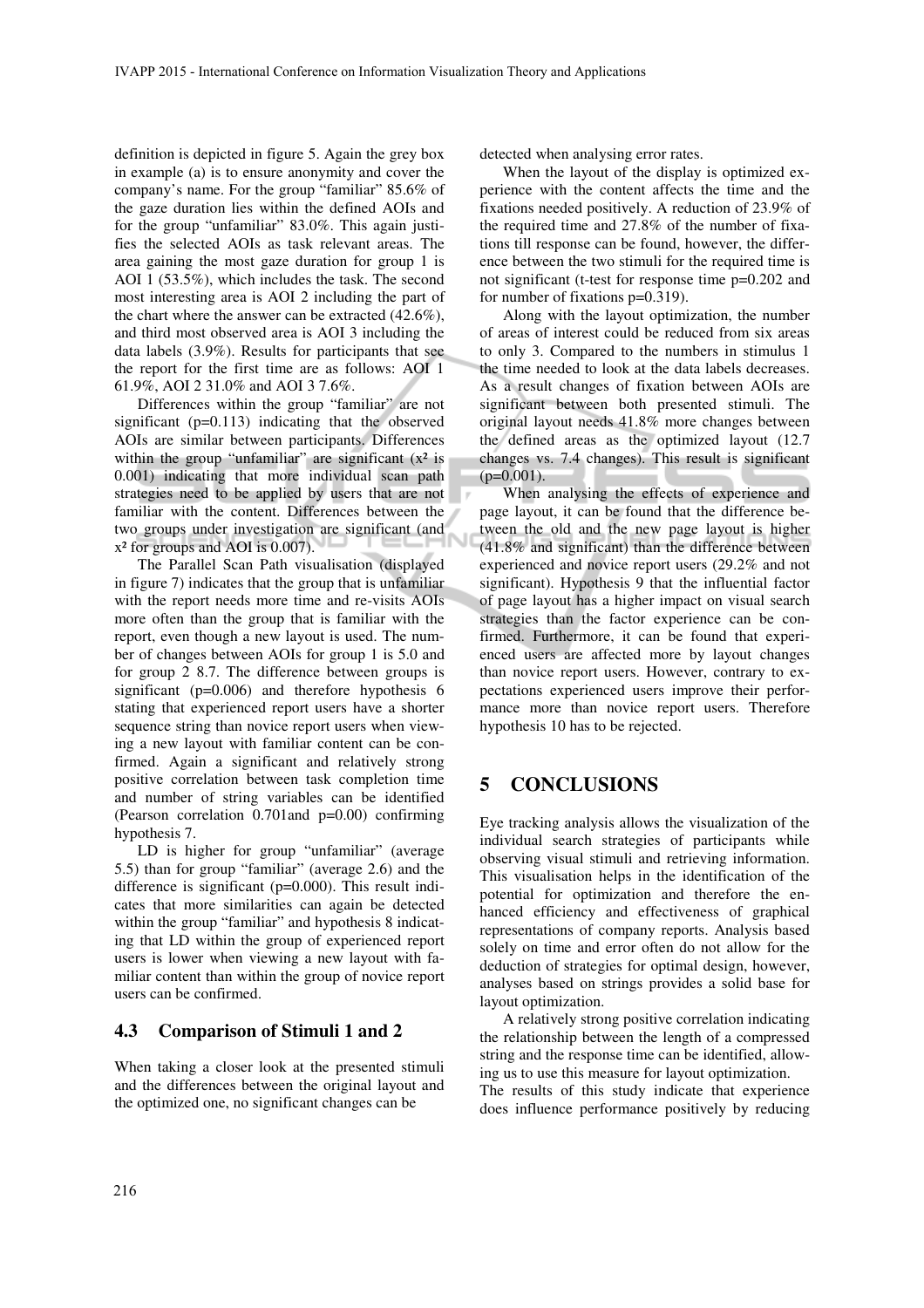the number of first fixations and re-fixations in different areas of interest. Additionally, changing the layout of a report page according to guidelines (based on the human cognition) faster response times and lower the amount of fixations and refixations needed. The influence of layout changes is even higher when participants are familiar with the content of the report which is surprising given they are used to the displayed layout and have to apply new search strategies.

These results indicate that recipients of a report have to get familiar with the content in order to be able to draw the right conclusion in a fast way. However. they also indicate that an optimized layout helps both groups of investigation (the familiar as well as the unfamiliar ones). Standardization therefore is desirable but should not hinder changes towards a perception-optimized layout. The results of this study could further be confirmed by other tested report-pages within the reported experiment as well as with experiments in other companies using their own reports. Further research will be conducted on the detailed relationships between visual stimuli (e.g. table or graph, graph types, graph layout and design) and individual factors (e.g. culture, experience, working memory capacity) to be able to predict information retrieval performance.

### **REFERENCES**

- Anderson, E. W., Potter, K. C., Matzen, L. E., Shepherd, J. F. Preston, J. F., Silvia, C.T, 2011. A user study of visualization effectiveness using EEG and cognitive load. In *Proceedings of IEEE EuroVis2011. Vol. 30. No. 3. pp. 791-800.*
- Barat, A. H., 2007. Human perception and knowledge organization: visual imagery. In *Library Hi Tech. Vol. 25. No. 3. pp. 338-351.*
- Beattie, V., Dhanani, A., Jones, M. J., 2008. Investigating presentational change in U.K. annual reports: a longitudinal perspective. In *Journal of Business Communication. Vol. 45. Nr. 2. pp. 181-222.*
- Blignaut, P., 2010. Visual span and other parameters for the generation of heatmaps. In *Proceedings of the ET-RA2010. Austin. March 22-24. pp. 125-128.*
- Conati, C., Maclaren, H., 2008. Exploring the role of individual differences in information visualization. In *Proceedings of AVI2008. pp. 199-206.*
- Elmqvist, N., Soo Yi, J., 2013. Patterns for visualization evaluation. In *Information Visualization. Special Issue Article. Vol. 0. No. 0. pp. 1-20.*
- Falschlunger, L., Eisl. C., Losbichler, H., Greil, A., 2014. Improving information perception of graphical displays: an experimental study on the display of column

graphs. In *Proceedings of the WSCG2014. Pilsen. 2-4 June. pp. 19-26.*

- Goldberg, J. H., Helfman, J. I., 2010. Scanpath clustering and aggregation. In *Proceedings of the ETRA2010. Austin. March 22-24. pp. 227-234.*
- Goldberg, J. H., Helfman, J. I., 2011. Eye tracking for visualization evaluation: reading values on linear versus radial graphs. In *Information Visualization. Vol. 10. No. 3. pp. 182-195.*
- Goldberg, J. H., Helfman, J. I., 2014. Eye tracking on visualization: progressive extraction of scanning strategies. In *Handbook of Human Centric Visualization. pp. 337-372.*
- Hill, W. Y., Milner, M. M., 2003. Guidelines for graphical displays in financial reporting. In *Accounting Education. Vol. 12. No. 2. pp. 135-157.*
- Holmqvist, K., Nyström, M., Mulvey, F., 2012. Eye tracker data quality: what it is and how to measure it. In *Proceedings of the ETRA2012. Santa Barbara. Ca. March 28-30. pp. 45-52.*
- Huang, W., Eades, P., 2005. How people read graphs. In *Proceedings of the APVIS 2005. Sydney. Vol. 45. pp. 51-58.*
- Keller, T., Gerjets, P., Scheiter, K., Garsoffky, B. 2006. Information visualizations for knowledge acquisition: the impact of dimensionality and color coding, In *Instructional Design for Effective and Enjoyable Computer-Supported Learning. Vol. 22. No. 1. pp. 43-65.*
- Levenshtein, V., 1966, Binary codes capable of correcting deletions, insertions, and reversals, In *Soviet Physics Doklady, Vol. 10, pp. 707-710.*
- Lurie, N. H., Mason, C. H., 2007. Visual representation: implications for decision making. In *Journal of Marketing. Vol. 71. No. 1. pp. 160-177.*
- Mostyn, G. R., 2012. Cognitive load theory: what it is, why it's important for accounting instruction and research. In *Issues in Accounting Education. Vol. 27. No. 1. pp. 227-245.*
- Parsons, L. M., Tinkelman, D., 2013. Testing the feasibility of small multiples of sparklines to display semimonthly income statement data. In *International Journal of Accounting Information Systems. Vol. 14. No. 1. pp. 58-76.*
- Peck, E. M, Yuksel, B., Harrison, L, Ittkeym A., Chang, R., 2012. Position paper: towards a 3-dimensional model of individual cognitive differences. In *Proceedings of the BELIV2012. Seattle. WA USA. Pp. 1-6.*
- Pfitzner, D., Hobbs, V., Powers, D., 2001. A unified taxonomic framework for information visualization. In *Proceedings of the AICE2000. Canberra. pp. 1-10.*
- Raschke, M., Chen, X., Ertl, T., 2012. Parallel scan-path visualization. In *Proceedings of the ETRA2012, Santa Barbara, CA, March 28-30, pp. 165-168*.
- Raschke, M., Blascheck, T., Richter, M., Agipkin, T., Ertl, T., 2014a. Visual analysis of perceptual and cognitive processes. In *Proceedings of the IVAPP2013. pp.1-8.*
- Raschke, M., Herr, D., Blascheck, T., Ertl, T., 2014b. A visual approach for scan path comparison. In *Proceedings of the ETRA2014. Safety Harbor. March 26-28. pp. 135-142.*